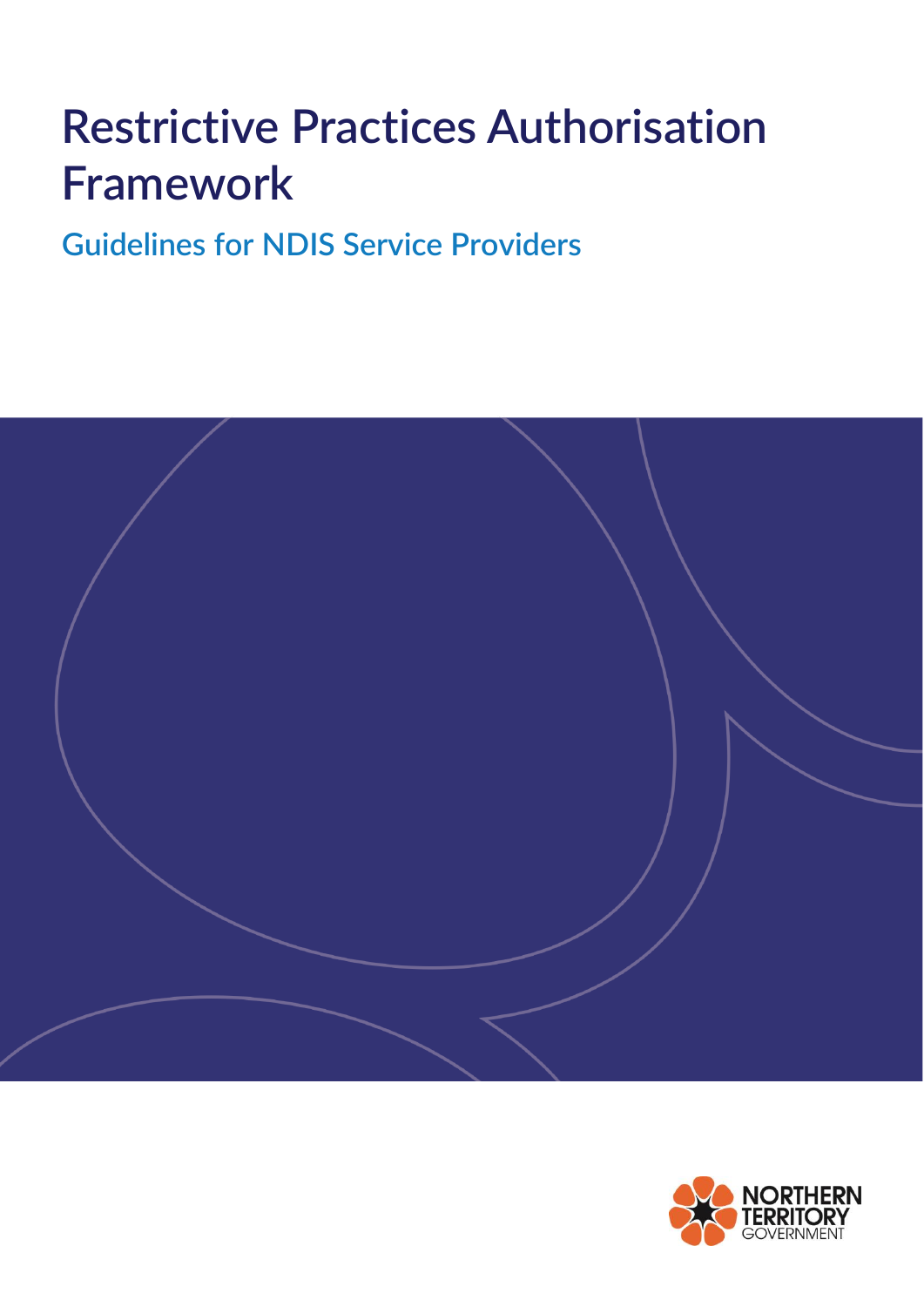| Document title         | <b>Restrictive Practices Authorisation Framework</b>           |  |
|------------------------|----------------------------------------------------------------|--|
| <b>Contact details</b> | Restrictive Practices Authorisation Unit, Department of Health |  |
| Approved by            | Susan Fallon, Senior Practitioner                              |  |
| Date approved          | 16 December 2021                                               |  |
| <b>Document review</b> | Annually                                                       |  |
| <b>TRM</b> number      | EDOC2019/280796                                                |  |

| <b>Version</b> | <b>Date</b> | <b>Author</b> | <b>Changes made</b>                                                                                                                                                                                                                              |
|----------------|-------------|---------------|--------------------------------------------------------------------------------------------------------------------------------------------------------------------------------------------------------------------------------------------------|
| 1.0            | 27/08/2019  | Válli Camara  | <b>First Version</b>                                                                                                                                                                                                                             |
| 2.0            | 20/01/2021  | Rosa Nardone  | Updates to 4. Authorisation Process;<br>introduction of new information at 4.5; and<br>minor edits throughout the document.                                                                                                                      |
| 3.0            | 10/11/2021  | Rosa Nardone  | Updates to: $4.1$ - inclusion of role of<br>primary implementing provider;<br>4.2 - additional assessment criteria; advice<br>that the Senior Practitioner may contact<br>the Behaviour Support Practitioner to<br>request an update of the BSP. |

| <b>Acronyms</b> | <b>Full form</b>                     |
|-----------------|--------------------------------------|
| <b>NDIS</b>     | National Disability Insurance Scheme |
| <b>NT</b>       | Northern Territory                   |
|                 |                                      |
|                 |                                      |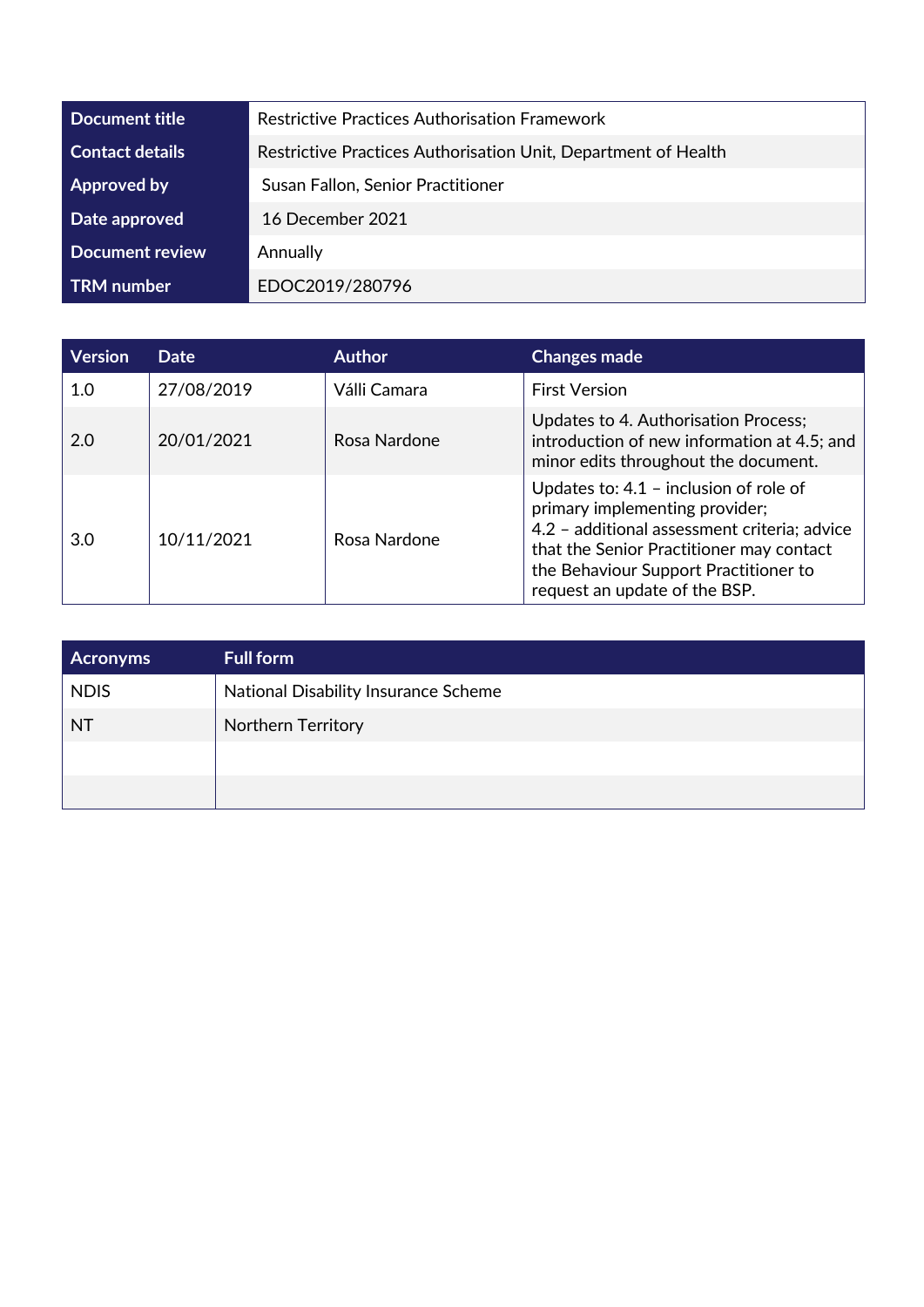# **Contents**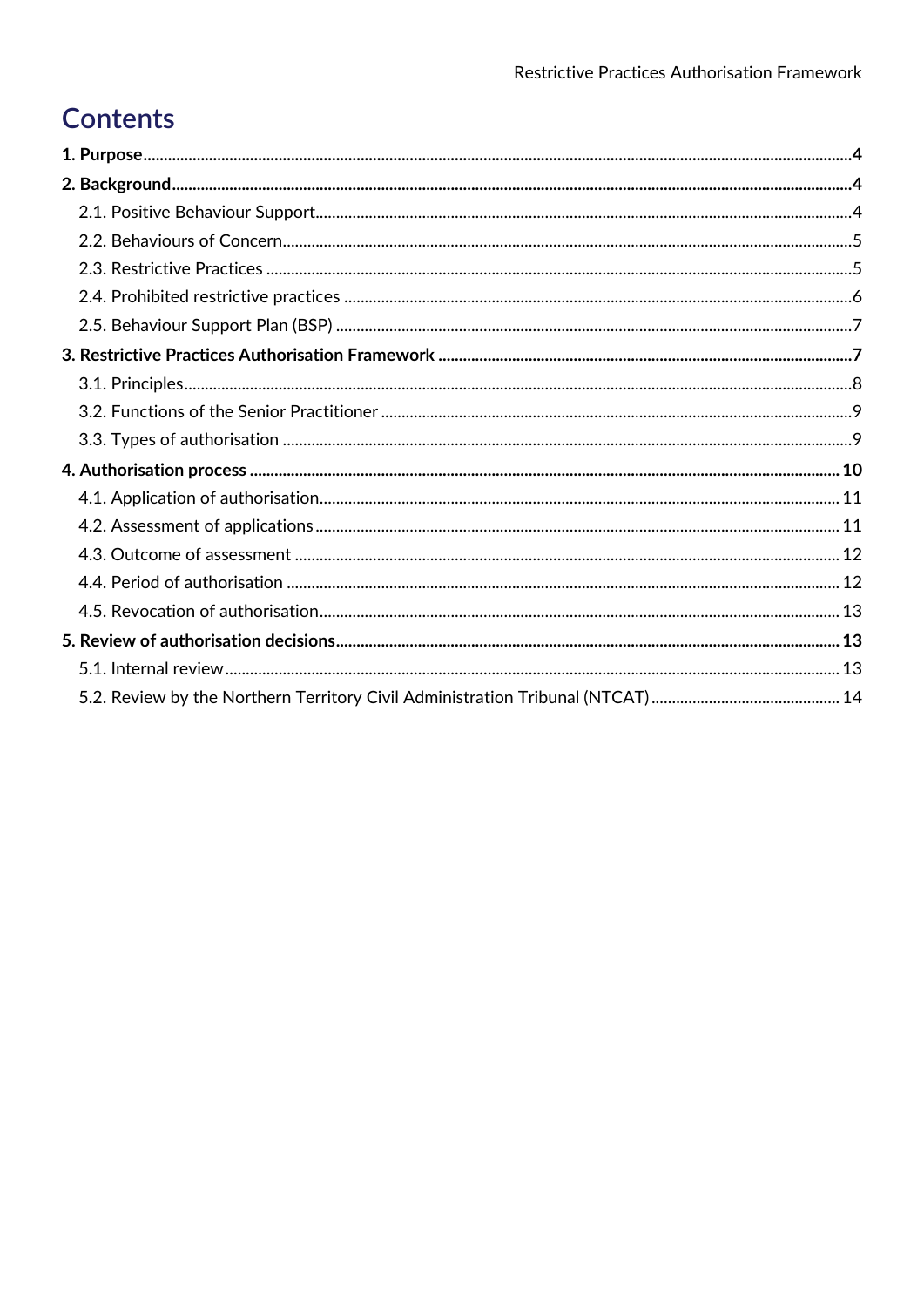# <span id="page-3-0"></span>**1. Purpose**

These guidelines have been developed for National Disability Insurance Scheme (NDIS) service providers that require the authorisation of restrictive practices to be used as part of the provision of behaviour support to NDIS participants (participants). These guidelines have been developed and are issued under the functions of the NT Senior Practitioner, section 10 and 12 of the NDIS Authorisations Act 2019.

The requirements set out in these guidelines are in addition to those provided by the NDIS Quality and Safeguards Commission (the NDIS Commission). These guidelines should be read in conjunction with the:

- *National Disability Insurance Scheme (Authorisations) Act 2019*
- NDIS Commission Positive Behaviour Support Capability Framework
- *National Disability Insurance Scheme Act 2013*
- National Disability Insurance Scheme (Restrictive Practices and Behaviour Support) Rules 2018
- National Disability Insurance Scheme (Provider Registration and Practice Standard) Rules 2018
- National Disability Insurance Scheme Quality and Safeguarding Framework

# <span id="page-3-1"></span>**2. Background**

The National Disability Insurance Scheme (NDIS) Quality and Safeguarding Framework, endorsed by the Council of Australian Governments (COAG) in December 2016, committed states and territories to establish and operate restrictive practice authorisation processes for registered NDIS providers and registered NDIS behaviour support practitioners.

The Northern Territory *National Disability Insurance Scheme (Authorisations) Act 2019* (the Act) provides a statutory framework for the authorisation of restrictive practices to NDIS participants by NDIS service providers in the delivery of services to participants who have behaviour(s) that have the potential to cause harm to themselves or others.

The introduction of a statutory framework aims to ensure that NDIS participants living in the NT have the highest level of safeguarding provided through regulation of the authorisation of restrictive practices; and ensuring alignment with the *National Disability Insurance Scheme (Restrictive Practices and Behaviour Support) Rules 2018 (*NDIS Rules) and National Framework for Reducing and Eliminating the Use of Restrictive Practices in the Disability Service Sector.

In addition, the creation of the Senior Practitioner role within the Act reflects a developmental approach towards building capacity within the sector to deliver the least restrictive support services and move towards reducing and eliminating restrictive practices.

# <span id="page-3-2"></span>**2.1. Positive Behaviour Support**

Building individual capacity is the primary focus of all supports to better enable choice and control. Behaviour supports may be used where a person with disability exhibits behaviours that pose a risk and can have an impact on themselves and others in their environment.

Positive behaviour support provides the opportunity to improve the quality of life and build the individual capacity of a person with disability. A person centred behaviour support approach promotes inclusion, choice, participation and equality.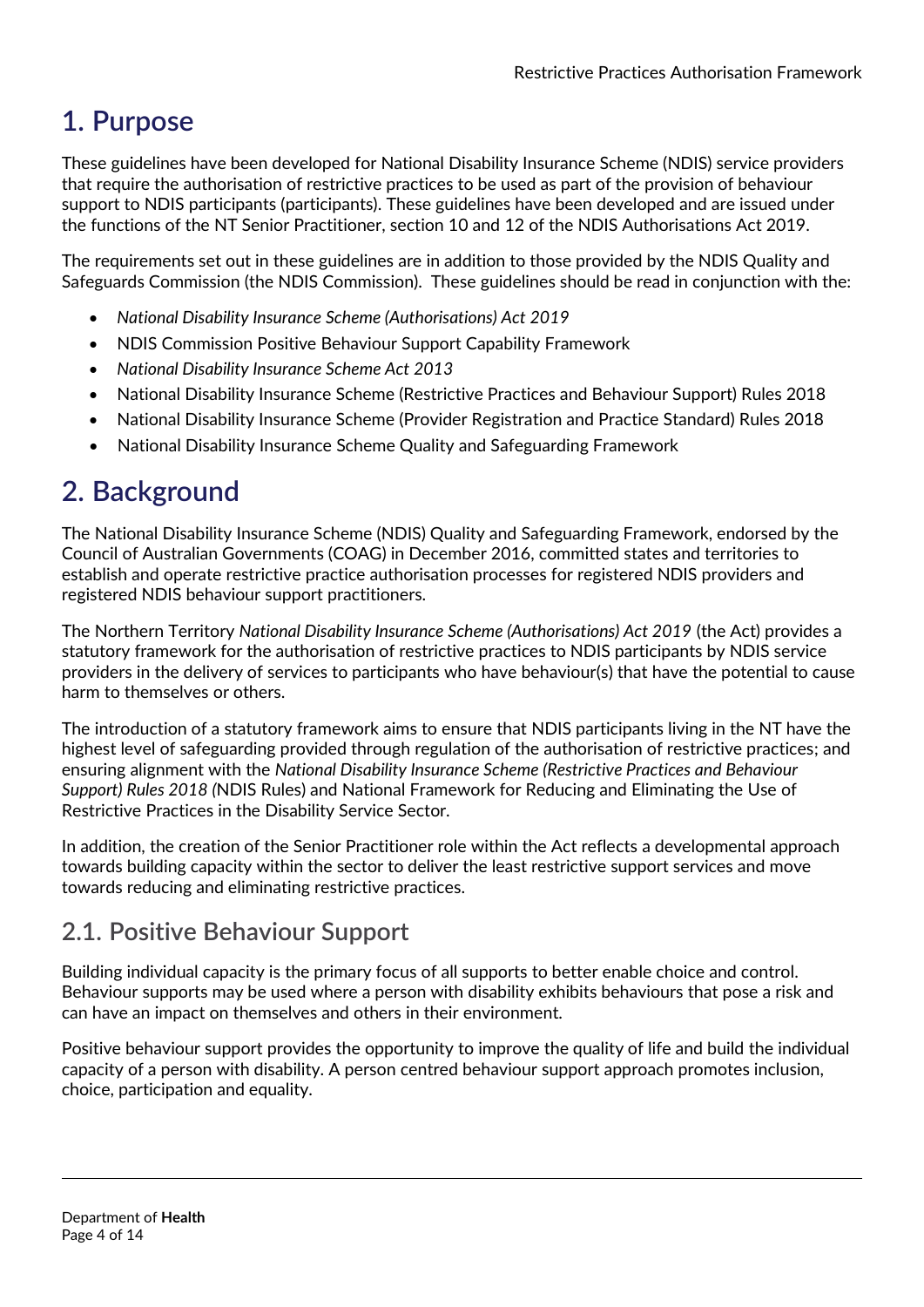While the primary goal of behaviour support is to enhance the quality of life of a person with a disability, a secondary, although no less important goal, is to reduce or eliminate the need to use restrictive practices during the provision of support.

The NDIS Commission has developed specific requirements for the provision of positive behaviour support to participants. This is supported by the *Behaviour Support Capability Framework* which includes guiding principles to assist in the delivery of positive behaviour support.

### <span id="page-4-0"></span>**2.2. Behaviours of Concern**

A small proportion of people with disability may need additional supports to address behaviours of concern that are of such intensity, frequency or duration that the safety of the person or others is placed in jeopardy; or may cause a risk of harm.

In limited circumstances, these supports may include restrictive practices. The primary purpose of the use of restrictive practices must be to respond to a person with disability's behaviour of concern and to protect that person or others from harm.

### <span id="page-4-1"></span>**2.3. Restrictive Practices**

A restrictive practice is any practice or intervention used to restrict the rights or freedom of movement of persons with disability, for the purpose of managing their behaviour in order to protect the person, other people or property from harm.

Restrictive practices requiring authorisation are those outlined in the Act and NDIS Rules. Table 1 below provides further detail in relation to the five categories of restrictive practices.

| <b>Category</b>           | <b>Description</b>                                                                                                                                                                                                                                                                                                                                                                                                                                                                                                                                                          |
|---------------------------|-----------------------------------------------------------------------------------------------------------------------------------------------------------------------------------------------------------------------------------------------------------------------------------------------------------------------------------------------------------------------------------------------------------------------------------------------------------------------------------------------------------------------------------------------------------------------------|
| Seclusion                 | The sole confinement of a person with a disability in a room or a physical<br>space at any hour of the day or night where voluntary exit is prevented, not<br>facilitated, or it is implied that voluntary exit is not permitted.                                                                                                                                                                                                                                                                                                                                           |
| <b>Chemical restraint</b> | The use of medication or chemical substance for the primary purpose of<br>influencing a person's behaviour. It does not include the use of medication<br>prescribed by a medical practitioner for the treatment of, or to enable<br>treatment of a diagnosed mental disorder, a physical illness or a physical<br>condition.                                                                                                                                                                                                                                                |
| Mechanical restraint      | The use of a device to prevent, restrict, or subdue a person's movement for<br>the primary purpose of influencing a person's behaviour but does not include<br>the use of devices for therapeutic or non-behavioural purposes.                                                                                                                                                                                                                                                                                                                                              |
| Physical restraint        | The use or action of physical force to prevent, restrict or subdue movement<br>of a person's body, or part of their body, for the primary purpose of<br>influencing their behaviour. Physical restraint does not including the use of a<br>hands-on technique in a reflexive way to guide or redirect a person away from<br>potential injury/harm, consistent with what could reasonable considered the<br>exercise of care towards a person.*<br>*In the NT, authorisation will not be granted for the use of supine (face up<br>position) or prone (face down) restraint. |

**Table 1: Categories of restrictive practices**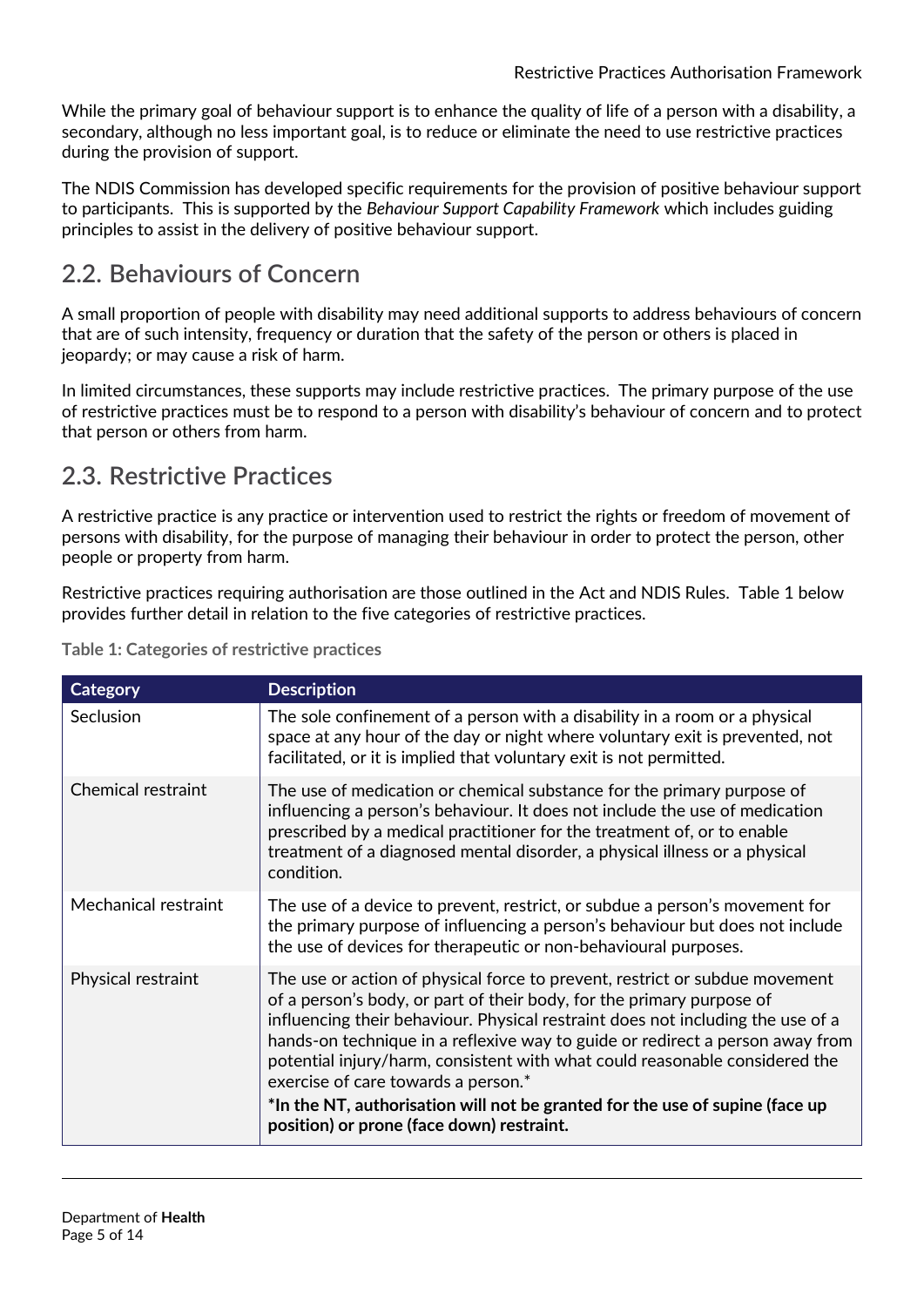| Environmental restraint $\mid$ Restricts a person's free access to all parts of their environment, including<br>personal belongings, other items or preferred activities. |
|---------------------------------------------------------------------------------------------------------------------------------------------------------------------------|
|                                                                                                                                                                           |

# <span id="page-5-0"></span>**2.4. Prohibited restrictive practices**

Prohibited restrictive practices are those practices that will not be authorised in the NT under any circumstances. These practices do not align with best practice, may be considered unlawful or unethical, violate the United Nations Convention on the Rights of Persons with Disabilities and could result in significant injury or death.

Table 2 below provides further detail of prohibited restricted practices as defined in the Act.

**Table 2: Categories of prohibited restrictive practices**

| <b>Category</b>                                                            | <b>Description</b>                                                                                                                                                                   |
|----------------------------------------------------------------------------|--------------------------------------------------------------------------------------------------------------------------------------------------------------------------------------|
| Aversion                                                                   | Any practice or action that may be experienced by a<br>person as noxious, unpleasant or painful.                                                                                     |
| Overcorrection                                                             | Any practice where the response to an event is<br>disproportionate to the event itself.                                                                                              |
| Misuse of medication                                                       | When medication is administered to a person, contrary<br>to the instructions of the prescriber, for the purpose of<br>influencing the person's behaviour, mood or arousal<br>levels. |
| Denial of key needs                                                        | Any practice to prevent a person's access to basic needs<br>or personal supports including the following:<br>family<br>$\bullet$<br>friends<br>peers<br>advocates<br>possessions     |
| Practices related to degradation or vilification                           | Actions that:<br>are degrading or demeaning to the person<br>$\bullet$<br>may be perceived by the person or their<br>guardian as harassment or vilification<br>are unethical         |
| Practices which limit or deny access to<br>community, culture and language | Actions that limit participation opportunities or access<br>to community, culture and language, including the<br>denial of access to interpreters.                                   |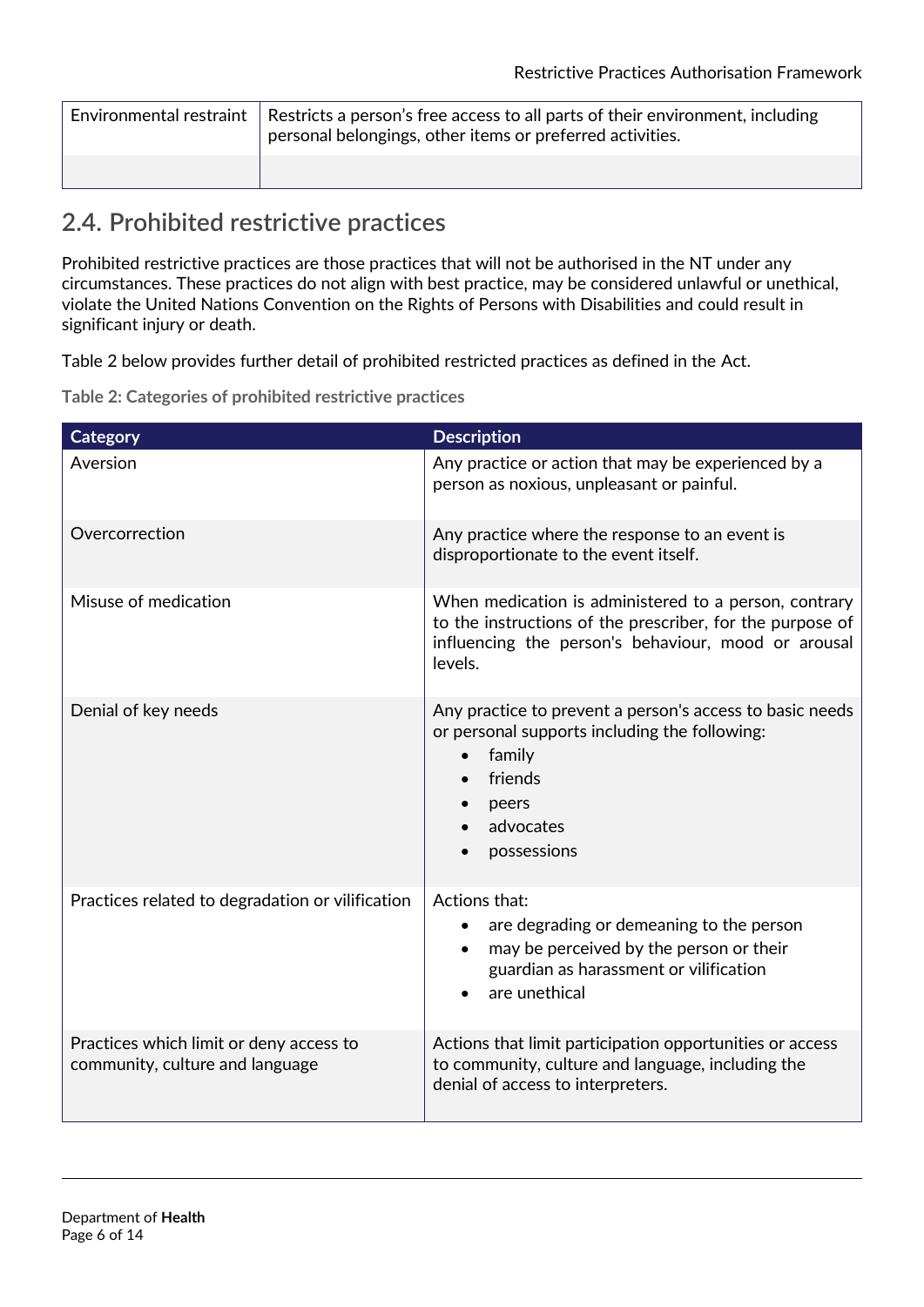| Seclusion of a person under the age of 18 |  |
|-------------------------------------------|--|
| years                                     |  |

This includes the isolation of a child or young person (under 18 years of age) in a setting from which they are unable to leave.

# <span id="page-6-0"></span>**2.5. Behaviour Support Plan (BSP)**

A BSP includes a range of evidence-based and person-centred, proactive strategies that focus on the specific needs of the participant and includes positive behaviour support to:

- build on the person's strengths;
- increase the opportunities to participate in community activities; and
- increase their life skills

It is developed following a comprehensive assessment of the participant's needs in consultation with the participant, their family, carers, guardian, and other relevant people, as well as all service providers who will be implementing the BSP.

The BSP can also include details of any use of restrictive practices that may be required.

If the BSP includes restrictive practices, the use of the practice must meet the NDIS Commission requirements under the NDIS Rules. The restrictive practice must also adhere to the Restrictive Practices Authorisation Framework (the Authorisation Framework) outlined in the Act.

The primary implementing service provider must obtain authorisation of the restrictive practice in accordance with the Act. Once authorisation is obtained, evidence of authorisation must be lodged on the NDIS Commission portal by the behaviour support practitioner as per the NDIS Rules.

# **3. Restrictive Practices Authorisation Framework**

In the Northern Territory, the Authorisation Framework applies to adults and children who are NDIS participants and have a BSP developed by a registered NDIS behaviour support practitioner. The request for authorisation can only be submitted by a registered NDIS service provider who will be implementing the BSP and associated restrictive practices.

The Authorisation Framework includes:

- Principles
- Functions of the Senior Practitioner
- Types of authorisation
- Authorisation process
- Period of authorisation
- Revocation of authorisation
- Review of authorisation decisions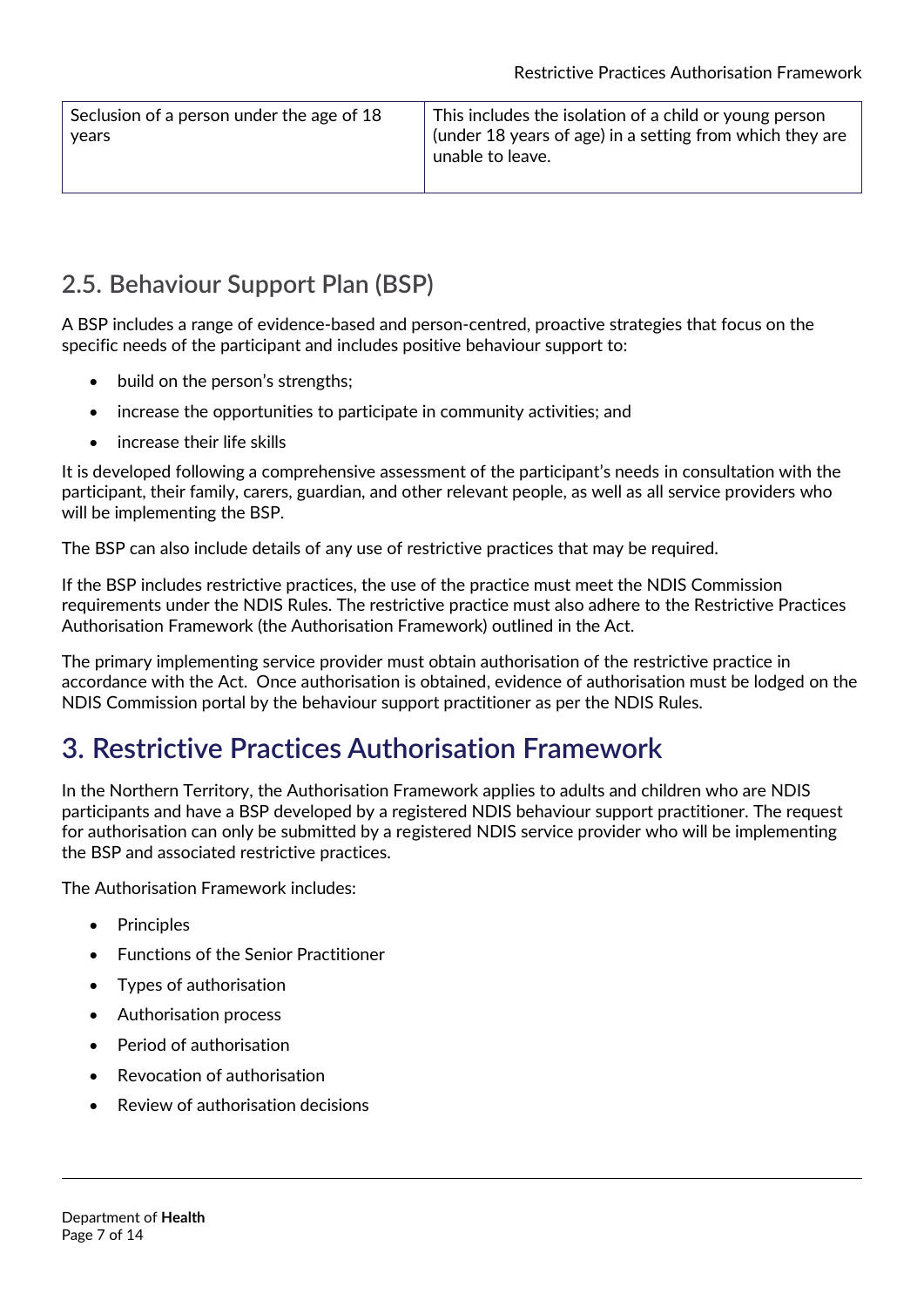# <span id="page-7-0"></span>**3.1. Principles**

The principles of the Act are aligned with the United Nations Convention on the Rights of Persons with Disabilities, Northern Territory Disability Services Act 1993, National Disability Insurance Scheme Act and the National Framework for Reducing and Eliminating the Use of Restrictive Practices in the Disability Service Sector.

The principles which must be taken into consideration by NDIS service providers when delivering services to participants are:

- a) participants are individuals who have the inherent right to respect for their human worth and dignity; and
- b) participants, whatever the origin of the participant's disability, nature, type and degree of disability; have the same basic human rights as other members of Australian society; and
- c) participants have the same rights as other members of Australian society to realise their individual capacities for physical, social, emotional and intellectual development; and
- d) participants have the same right as other members of Australian society to services that will support their attaining a reasonable quality of life; and
- e) participants and their families have the same right as other members of Australian society to participate in decisions that affect their lives; and
- f) participants receiving services have the same right as other members of Australian society to be able to determine their own best interests in relation to those services, including the right to exercise choice and control; and
- g) participants have the same right as other members of Australian society to be connected to family, community, culture and country; and
- h) participants have the same right as other members of Australian society to engage as equals and actively participate in decisions that will affect their lives, support and care; to the full extent of their capacity; including in the provision of behaviour support; and
- i) participants receiving services have the same right as other members of Australian society to receive those services in a manner that results in the least restriction of their rights and opportunities; and
- j) participants receiving services should actively participate in decisions about their lives, support and care; including behaviour support that is informed by evidenced-based best practice.

Services must be provided in a way that:

- a) aims to reduce or eliminate the need to use restrictive practices; and
- b) recognises that:
	- i. restrictive practices should occur in limited and specific circumstances; and
	- ii. restrictive practices should be used as a last resort; and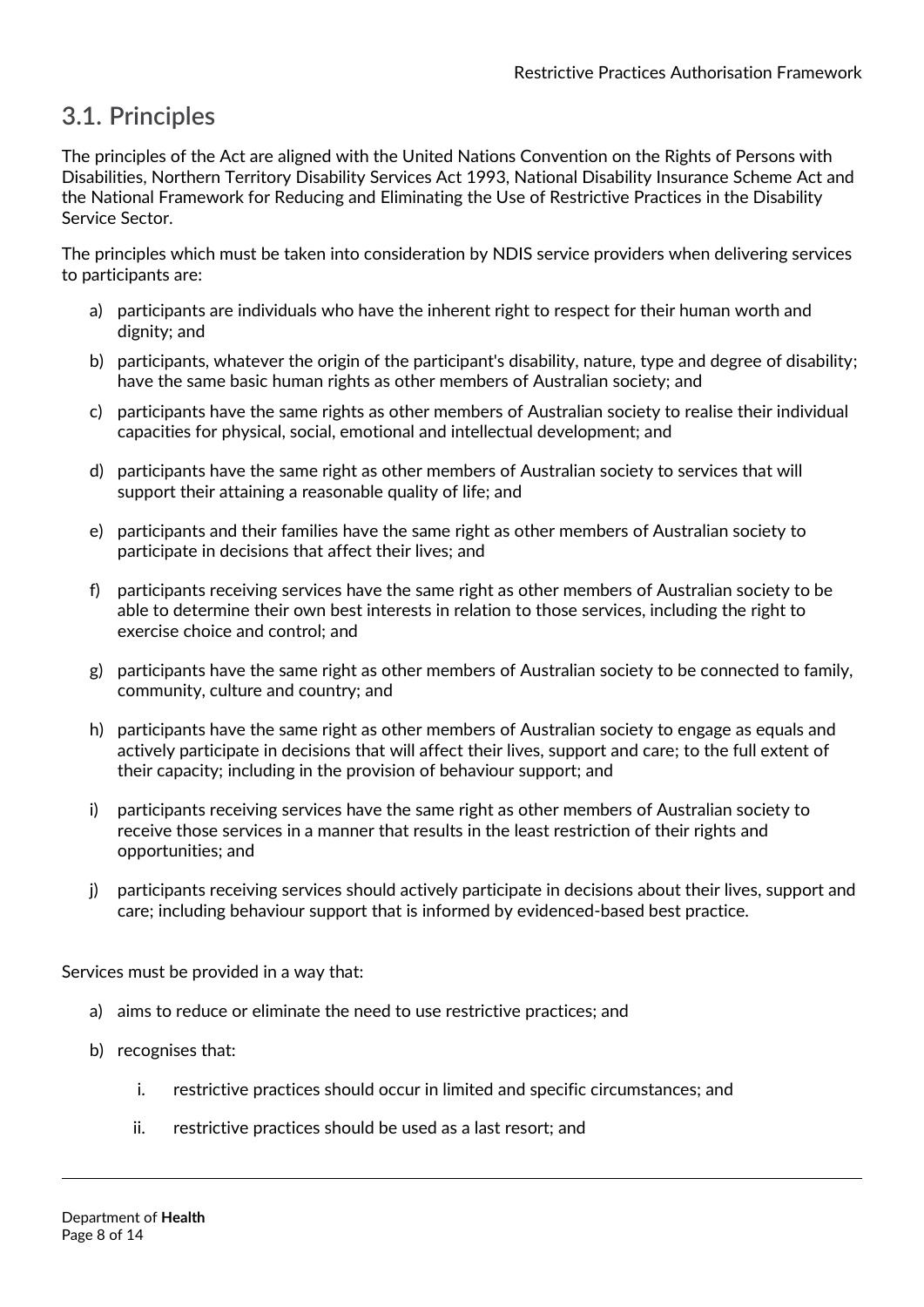- c) utilises the least restrictive practice for the shortest period of time practical in the circumstances; and
- d) ensures transparency and accountability in the use of restrictive practices; and
- e) recognises that restrictive practices should not be used punitively or in response to behaviour that does not cause harm to the participant or others; and
- f) ensures that any restrictive practices are only used in a way that is consistent with a behaviour support plan or an interim behaviour support plan for the participant.

### <span id="page-8-0"></span>**3.2. Functions of the Senior Practitioner**

The Senior Practitioner will be responsible for the oversight of the Authorisation Framework. The Act outlines the functions of the Senior Practitioner. The Senior Practitioner will:

- i. Authorise the use of restrictive practices;
- ii. Disallow inappropriate requests for restrictive practices;
- iii. Produce and disseminate policies, standard and guidelines to promote best practice, lead sector capacity building and improve awareness to minimise the use of restrictive practices; and
- iv. Capture and record the authorisation of restrictive practices that are deemed to be necessary.

# <span id="page-8-1"></span>**3.3. Types of authorisation**

The Authorisation Framework provides for two types of authorisation:

- a) An **interim authorisation** is provided when a participant has an interim BSP that includes the use of a restrictive practice. An interim BSP must be developed by a registered NDIS behaviour support practitioner. An interim authorisation is effective for no longer than six months. An interim authorisation may be appropriate after a critical incident or where an NDIS service provider first identifies the need for a restrictive practice as part of a participant's BSP.
- b) **Authorisation** is provided when a participant has a comprehensive BSP that includes the use of a restrictive practice. An authorisation is effective for no longer than 12 months. A comprehensive BSP must be developed by a registered NDIS behaviour support practitioner after undertaking functional behaviour assessments and other assessments as required.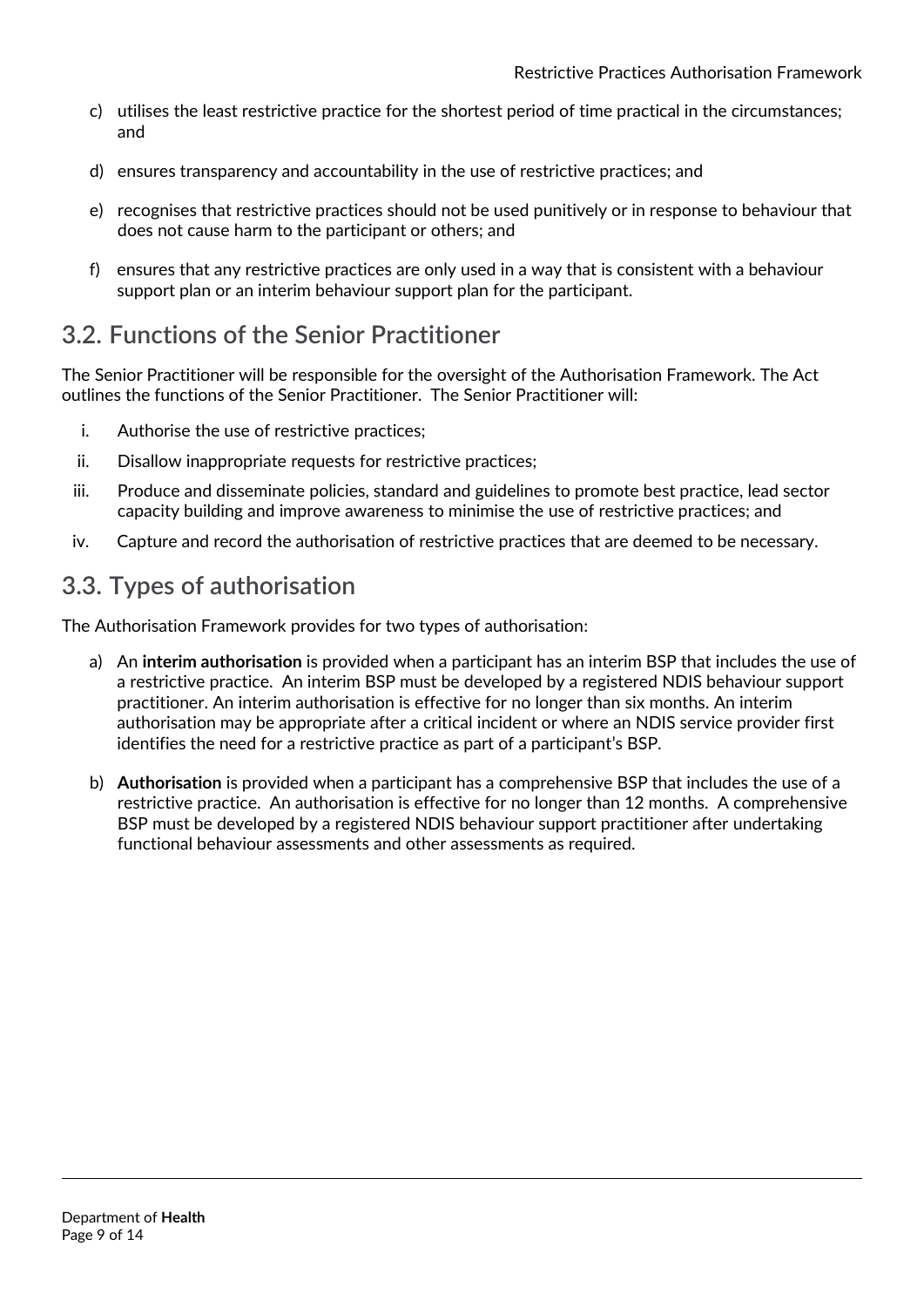# <span id="page-9-0"></span>**4. Authorisation process**

#### **Request for Authorisation**

Request for Authorisation is submitted by the implementing provider to the Restrictive Practices Authorisation Unit with:

- □ Signed Disclosure Agreement (RPA-2A).
- Evidence of consultation with participant and their family, carers, guardian or other relevant person (RPA-2B).
- $\Box$  Copy of the BSP signed by the Behaviour Support Practitioner / Author.
- $\Box$  Any other information the NDIS provider considers relevant to the application (e.g. assessment reports, incident reports, photos, medication purpose form, medical reports for medication).

#### **Assessment**

The Senior Practitioner assesses the application in accordance with the:

- Assessment criteria
- Guiding principles of the *NDIS (Authorisations) Act* 2019
- Behaviour Support Plan-Quality Evaluation II (BSP-QEII)

#### **Additional information**

The Senior Practitioner may sometimes require **additional information** to help with assessing the application.

- The **Contact Officer** listed under the NDIS Service Provider Details will receive the request.
- $\Box$  Responses to this request are required within 28 days or the application will lapse.

#### **Assessment outcome**

The Senior Practitioner provides an assessment outcome to the implementing provider, behaviour support practitioner, participant and guardian. The outcome will either be:

- **Authorisation is granted** (period of authorisation is notified) or
- **Authorisation is not granted** or
- **An alternate practice will be recommended.**

Once authorisation is granted, it is the responsibility of the behaviour support practitioner to update the behaviour support plan status on the NDIS portal.

#### R**equest for review**

**All decisions made by the Senior Practitioner are reviewable.** The participant, their guardian, behaviour support practitioner or service provider can submit a request for review to the CEO, Department of Health.

The application for review must be made within 28 days of receiving the decision; unless the decision is to implement the restrictive practice, in which case an application for review can be made at any time.

If the applicant is unhappy with the outcome, an application can be made to the Northern Territory Civil Administration Tribunal (NTCAT).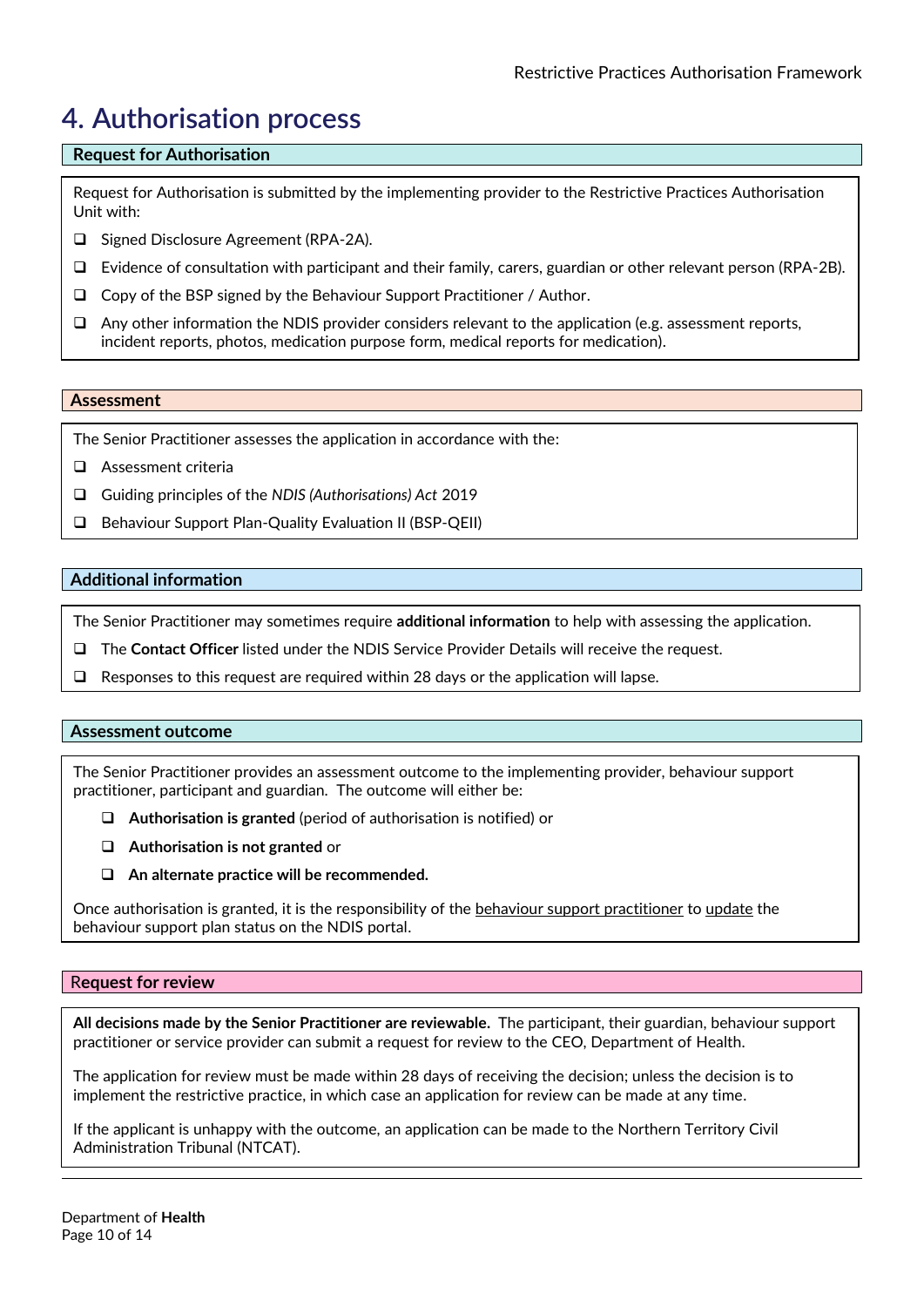# <span id="page-10-0"></span>**4.1. Application for authorisation**

Registered NDIS service providers must submit an application for authorisation for the use of a restrictive practice to the Senior Practitioner on the Restrictive Practices Authorisation System.

In instances where there is more than one NDIS provider using a restrictive practice as part of the BSP, the provider who is identified as the primary implementing provider is required to submit the application for authorisation and include all other providers (secondary providers) who are also implementing restrictive practices as part of the same BSP. For the purposes of applying for authorisation, the primary implementing provider is defined as the provider who is delivering the majority of hours of support to the participant, for example, the provider of SIL supports would be considered the primary implementing provider.

Where it is not clear who the primary implementing provider is, contact should be made with the participant's COS, Guardian or person who has oversight of the person's support package to identify the primary implementing provider.

The application for authorisation must include the following:

- Particulars of the restrictive practice proposed to be applied to the participant;
- A copy of the BSP (interim or comprehensive) that specifies the proposed restrictive practice;
- Evidence of consultation with the participant, their family, carers, guardian or other relevant person/s about the use of restricted practices as a component of their BSP;
- Particulars of the NDIS service providers who will apply the restrictive practice to the participant;
- A summary of every restrictive practice(s) applied (both authorised and unauthorised) from the date of application and the preceding 12 months.
- Any other information the NDIS service provider considers relevant to the application, such as reportable incidents and any medication information.
- Note: Where the provider who is delivering the majority of hours of support is not using restrictive practices, the NDIS provider who is implementing the restrictive practices is required to submit an application for authorisation.

### <span id="page-10-1"></span>**4.2. Assessment of applications**

The assessment of the application will be undertaken by the Senior Practitioner.

The Senior Practitioner will assess:

- **The Behaviour Support Plan:**
	- $\circ$  is consistent with the principles of the Act:
	- o is consistent with the requirements of the NDIS Rules;
	- $\circ$  contains opportunities relevant to the participant's unique needs and abilities to participate in community activities and develop new skills that have the potential to reduce or eliminate the need for regulated restrictive practices as part of their support plan; and
	- $\circ$  contains strategies to reduce or eliminate the use of restrictive practices with the participant over time.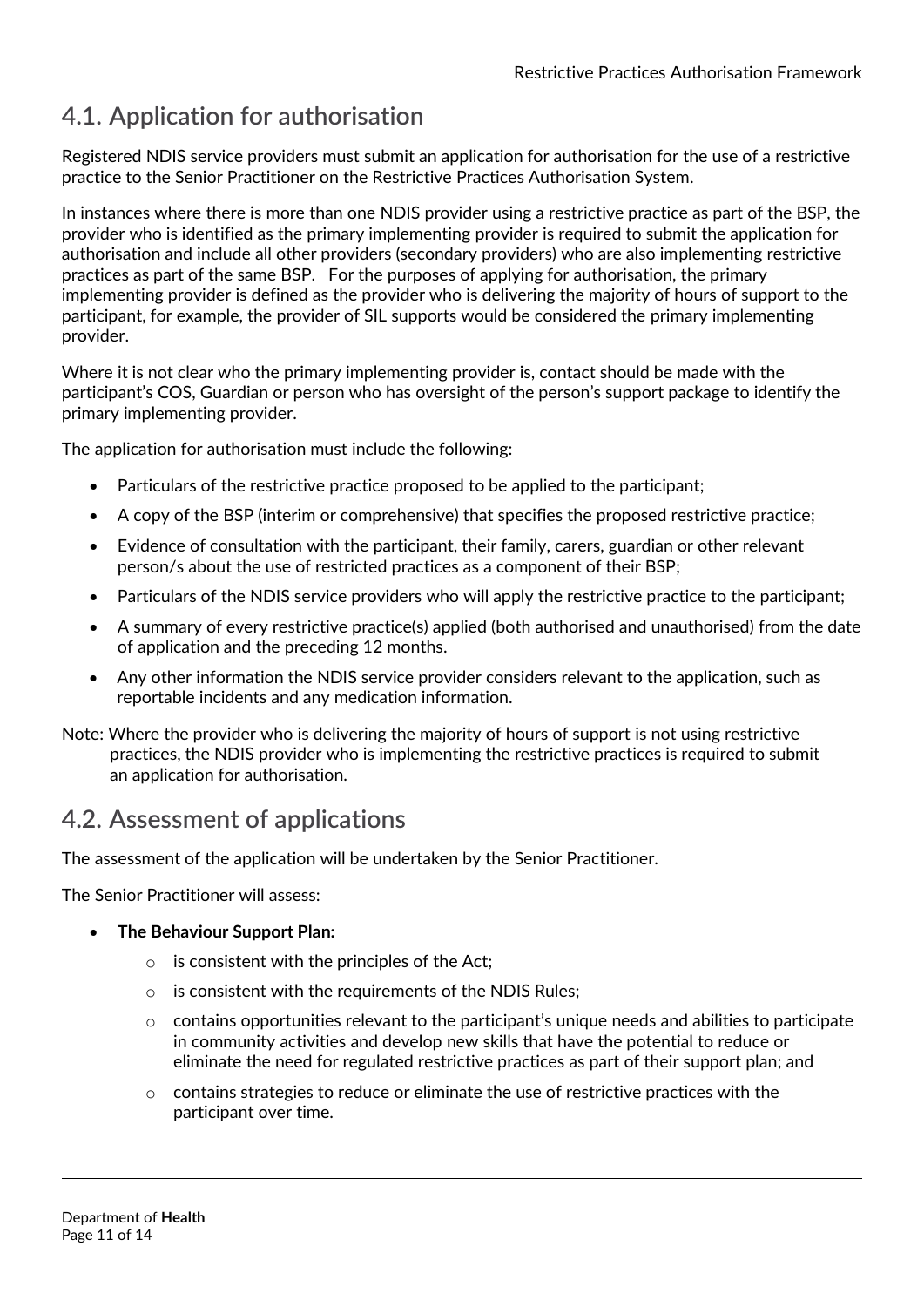During the assessment process, where elements of the BSP are not consistent with the abovementioned criteria, the Senior Practitioner may contact the Behaviour Support Practitioner, and provider (if relevant), and request a review of the BSP.

- **The Restrictive Practice(s):**
	- o is necessary to prevent harm to the participant or others; and
	- o occurs in time limited and specific circumstances only; and
	- o is used as a last resort; and
	- $\circ$  is the least restrictive approach reasonably available for the participant; and
	- o can be safely implemented.
- the overall quality of the BSP using the Behaviour Support Plan Quality Evaluation Tool version II (BSP QEII).

When assessing the application, the Senior Practitioner may request further information from the NDIS primary implementing provider making the application. **This information must be provided to the Senior Practitioner within 28 days or the application lapses.**

Prior to making a decision on the application, the Senior Practitioner may inspect the place where the restrictive practice is to be applied to the participant in order to assess whether the restrictive practice can be safely implemented.

### <span id="page-11-0"></span>**4.3. Outcome of assessment**

Following the assessment of the application, there are three possible outcomes:

- authorisation will be granted; or
- authorisation will be refused; or
- an alternative restrictive practice will be proposed.

The Senior Practitioner will send a Notice of Authorisation with their decision to the NDIS participant and their guardian; the Behaviour Support Practitioner; as well as to the NDIS provider(s) for their information and action.

### <span id="page-11-1"></span>**4.4. Period of authorisation**

Authorisation is effective for up to 12 months and an interim authorisation is effective for up to six months from the date the authorisation is granted, as specified by the Senior Practitioner.

If there is a requirement for the restrictive practice to continue past the period specified by the Senior Practitioner, a new request for authorisation is required prior to the expiration of the existing authorisation. The request for authorisation and supporting documents should be submitted in a timely manner to ensure the continuity of behaviour support for the participant.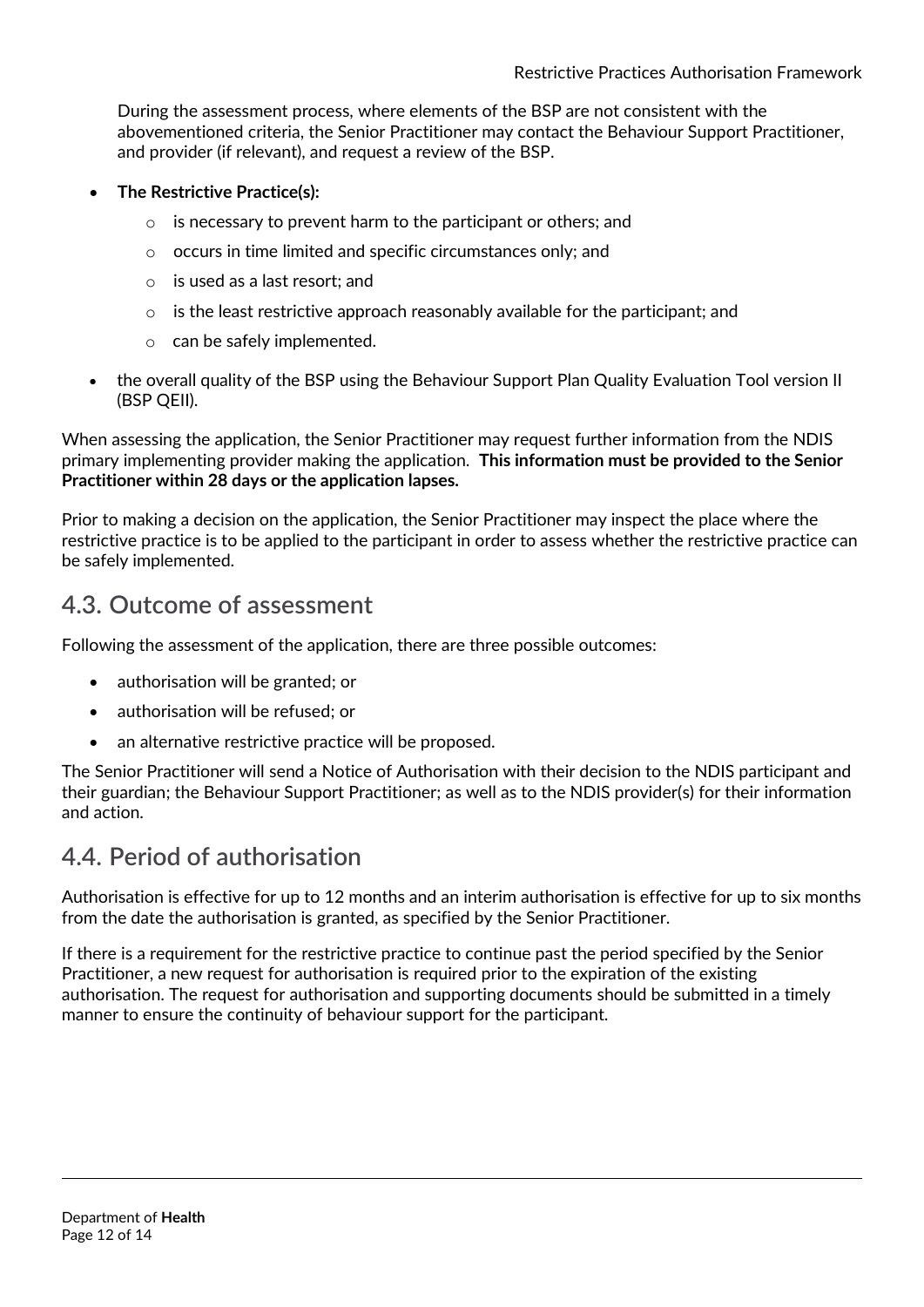# <span id="page-12-0"></span>**4.5. Revocation of authorisation**

The Senior Practitioner may become aware of circumstances that require the revocation of the authorisation for a restrictive practice. These may include:

- non-compliance with requirements of the Act;
- an issue with the NDIS registration of the service provider; or
- any other circumstances that the Senior Practitioner considers relevant.

The Senior Practitioner may revoke an authorisation or interim authorisation at any time. If this occurs, the Senior Practitioner will give written notice of the revocation detailing the reasons to the participant, their guardian and the NDIS provider who made the application for authorisation.

An NDIS participant, their guardian, NDIS behaviour support practitioner or the service provider can contact the Senior Practitioner to discuss their circumstances at any time.

### **Change in circumstances**

If an NDIS Participant has a change in circumstances which results in no longer requiring involvement with the NT Restrictive Practices Authorisation Unit, the Service Provider must notify the Restrictive Practice Authorisation Unit via email as soon as practicably possible following the change in circumstance. Changes in circumstances may include, but are not limited to, an elimination of restrictive practice, interstate move, exiting the NDIS or notification of deceased participant.

### **Authorisations only apply to the jurisdiction they are made in**

If an NDIS Participant with a restrictive practice(s) in place moves to the Northern Territory from another jurisdiction, a new authorisation application will need to be made to the NT Senior Practitioner to ensure the restrictive practice meets the requirements of the Authorisation Framework.

# <span id="page-12-1"></span>**5. Review of authorisation decisions**

If an NDIS participant, their guardian, NDIS behaviour support practitioner or the service provider is not happy with the Senior Practitioner's decision, they may request a review of the decision. There are two stages to the review process.

### <span id="page-12-2"></span>**5.1. Internal review**

The applicant may apply to the CE, Department of Health, for an internal review of the decision.

A request for an internal review must be made within 28 days of receiving written notice of the Senior Practitioner's decision; unless the decision is a decision to authorise a restrictive practice, in which case an application can be made at any time during the period of authorisation or interim authorisation.

The CE will nominate an internal reviewer to review the decision and make a recommendation to the CE. The internal reviewer will recommend to:

- Affirm the decision of the Senior Practitioner; or
- Vary the decision of the Senior Practitioner; or
- Set aside the decision of the Senior Practitioner and substitute a new decision.